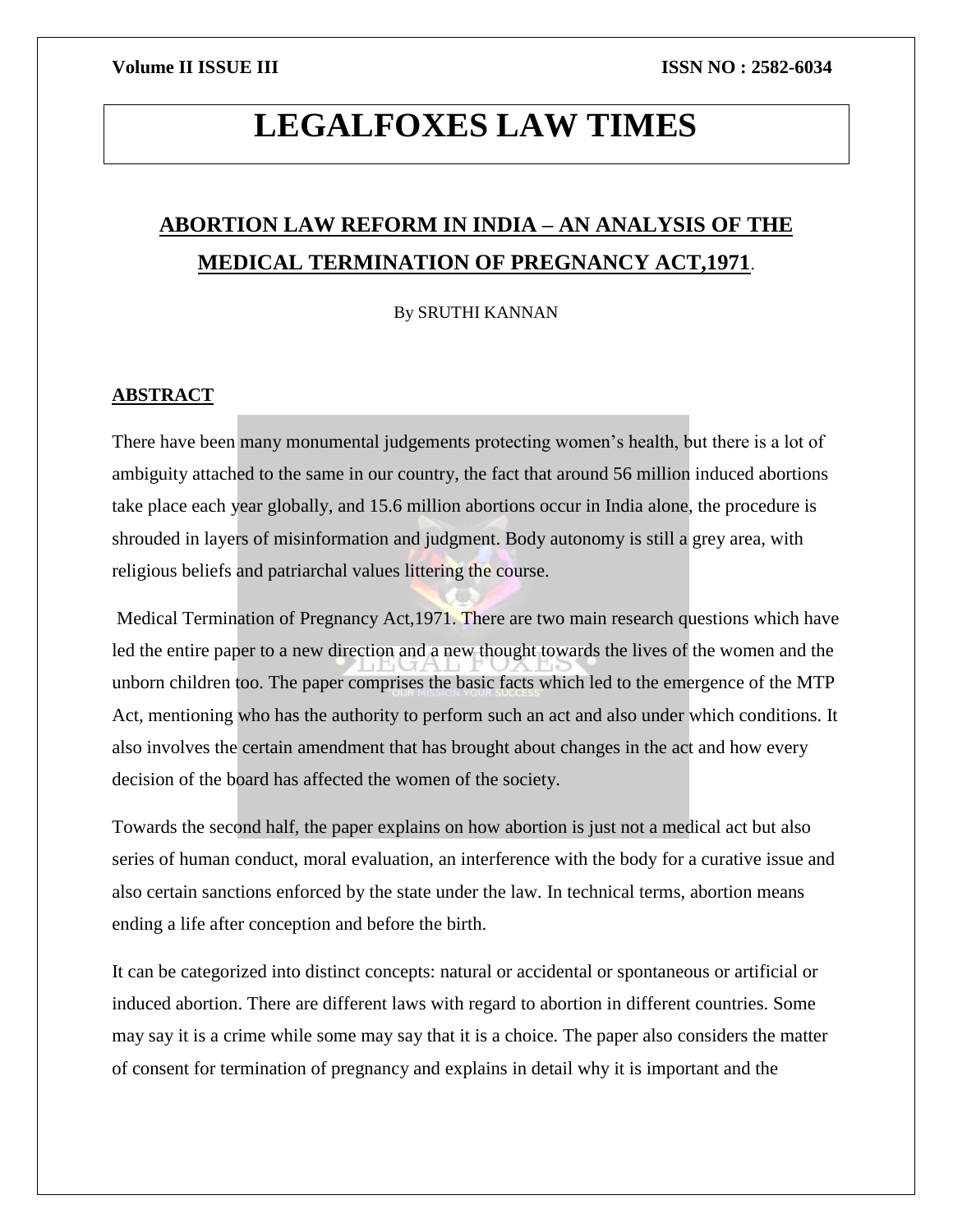relevance of the same in the present scenario. Towards the end, it suggests suitable measures and remedies to combat the concerned issue.

### **INTRODUCTION –**

Abortion,a subject often discussed in the medical circle, includes a lot of thoughts and theories because it involves different perceptions of societies, religions, law and medicine. This topic is a less-discussed issue among the people. Least majority of the people understand the intensity of the situation which is one of the few reasons for me to pick up this topic for my research. Further, my paper will contain the major facts, laws, perceptions and process in relation to abortion. This is a matter where we are speaking about the death of a life, be it voluntarily or involuntarily. The centre of attraction belongs to "The Medical Termination of Pregnancy Act, 1971 which gives the basis of this issue.

We are looking up to one of the most severe conditions in which women suffer the most and at times don't even get to speak up for their own rights. At times women are forced to carry a child when she does not even stand in a place where she is capable of bringing a life on earth, physically or mentally. Illegal abortions are performed far more frequently in India with their disastrous results. Even today in spite of liberalization of the Medical Termination of Pregnancy Act, two cases of unsafe abortions are reported where the procedure was administered by doctors with none training in midwifery and birth control. One patient had extensive small bowel injury secondary to uterine perforation but survived whereas the opposite expired thanks to septicaemia, peritonitis, disseminated intravascular coagulopathy following uterine perforation.

From here on, this article will provide with the various amendments, setbacks, issues, opportunities and solutions in accordance with the Medical Termination of Pregnancy Act, 1971. It is just not about the rights but also the basic amenities including the health that we are concerned with.

#### **Research Question**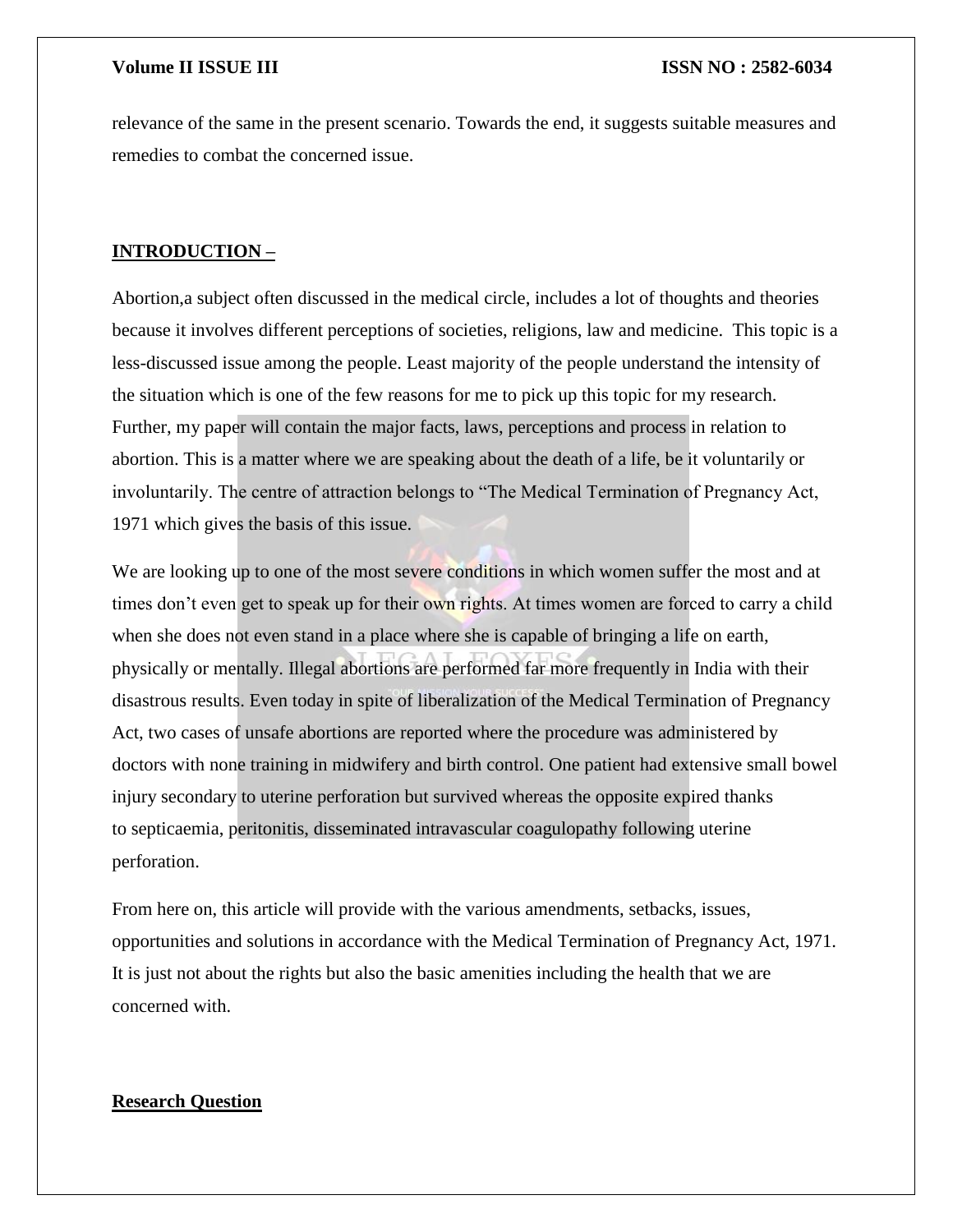$\overline{\phantom{a}}$ 

The main motive of my research is to figure out solutions or the aid with regard to the following questions:

- 1. Why is the MTP Act still unable to provide the right and comfort to the women as it claims to do so?
- 2. Why does it not have proper amendments to increase an affirmative effectiveness on the lives of the women?

### ● **The Medical Termination of Pregnancy Act, 1971**

During the last thirty years many countries have liberalized their abortion laws. The worldwide process of liberalization continued after 1980. Today only 8% of the world's population lives in countries where the law prevents abortion. Although the bulk of nations have very restricted abortion laws, 41% of girls sleep in countries where abortion is out there for the asking of girls. In India, Shantilal Shah Committee (1964) recommended liberalization of abortion law in 1966 to scale back maternal morbidity and mortality related to illegal abortion. On these bases, in 1969 Medical termination of pregnancy bill was introduced in Rajya Sabha and Lok Sabha and passed by Indian Parliament in Aug.  $1971<sup>1</sup>$  The Medical Termination of Pregnancy Act, 1971 (MTP Act) was implemented from Apr.1972. Implemented rules and regulations were again revised in 1975 to eliminate time consuming procedures for the approval of the place and to form services more readily available. The MTP Act, 1971 preamble states" an Act to supply for the termination of certain pregnancies by registered medical practitioners and for matters connected therewith or incidental thereto".

Only a medical practitioner who has a certain qualification has the lawful authority to carry on the process of abortion. This condition for the termination of pregnancy has been defined in section 2(d) of the Medical Termination of Pregnancy Act which states that "registered medical practitioner" means a medical practitioner who possesses any recognised medical qualification as defined in clause (h) of section 2 of the Indian Medical Council Act, 1956 (102 of 1956), whose name has been entered in a State Medical Register and who has such experience or training in gynaecology and obstetrics as may be prescribed by rules made under this Act.

<sup>&</sup>lt;sup>1</sup>Medical Termination of pregnancy act 1971 overview, Legal Services India ( $10<sup>th</sup>$  may, 2020), <http://www.legalservicesindia.com/articles/pregact.htm>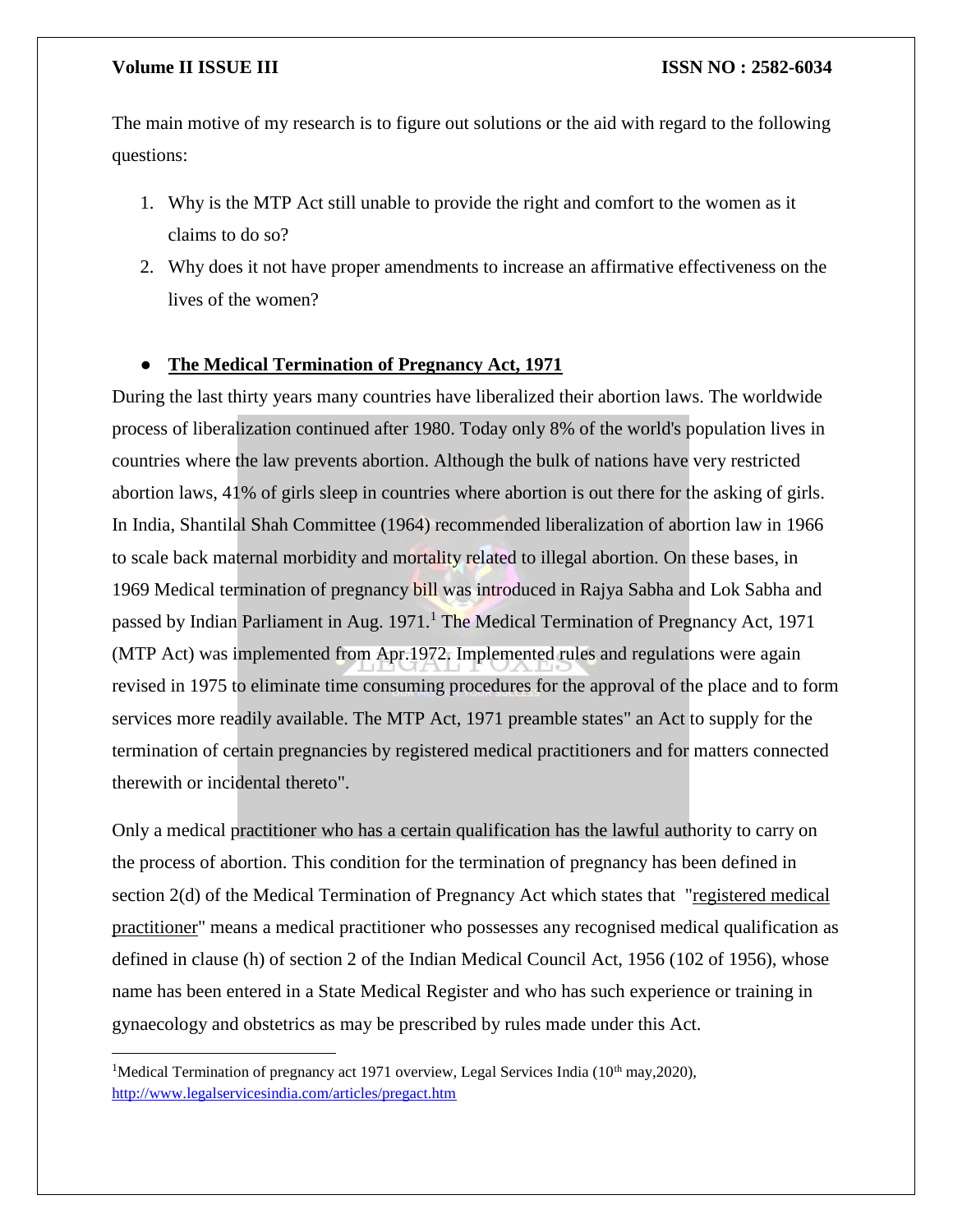l

#### **Volume II ISSUE III ISSN NO : 2582-6034**

### **Conditions for when medical practitioners can terminate pregnancy:**

- 1. Notwithstanding anything contained in the Indian Penal Code (45 of 1860), a registered medical practitioner shall not be guilty of any offence under that Code or under any other law for the time being in force, if any pregnancy is terminated by him in accordance with the provisions of this Act.
- 2. Subject to the provisions of sub-section (4), a pregnancy may be terminated by medical practitioners:
- a) Where the length of the pregnancy does not exceed twelve weeks if such medical practitioner is, or
- b) Where the length of the pregnancy exceeds twelve weeks but does not exceed twenty weeks, if not less than two registered medical practitioners are, of opinion, formed in good faith that
	- i. The continuance of the pregnancy would involve a risk to the life of the pregnant woman or of grave injury to her physical or mental health;  $or<sup>2</sup>$
	- ii. There is a substantial risk that if the child were born, it would suffer from such physical or mental abnormalities to be seriously handicapped.
- 3. In determining whether the continuance of a pregnancy would involve such risk of injury to the health as is mentioned in sub-section (2) account may be taken of the pregnant woman's actual or reasonably foreseeable environment.
- 4. (a) No pregnancy of a woman, who has not attained the age of eighteen years, or, who, having attained the age of eighteen years, is a lunatic, shall be terminated except with the consent in writing of her guardian.

<sup>&</sup>lt;sup>2</sup>MTP act 1971, Ministry of Health Affair (10<sup>th</sup> may, 2020), https://main.mohfw.gov.in/acts-rules-and-standards[health-sector/acts/mtp-act-1971](https://main.mohfw.gov.in/acts-rules-and-standards-health-sector/acts/mtp-act-1971)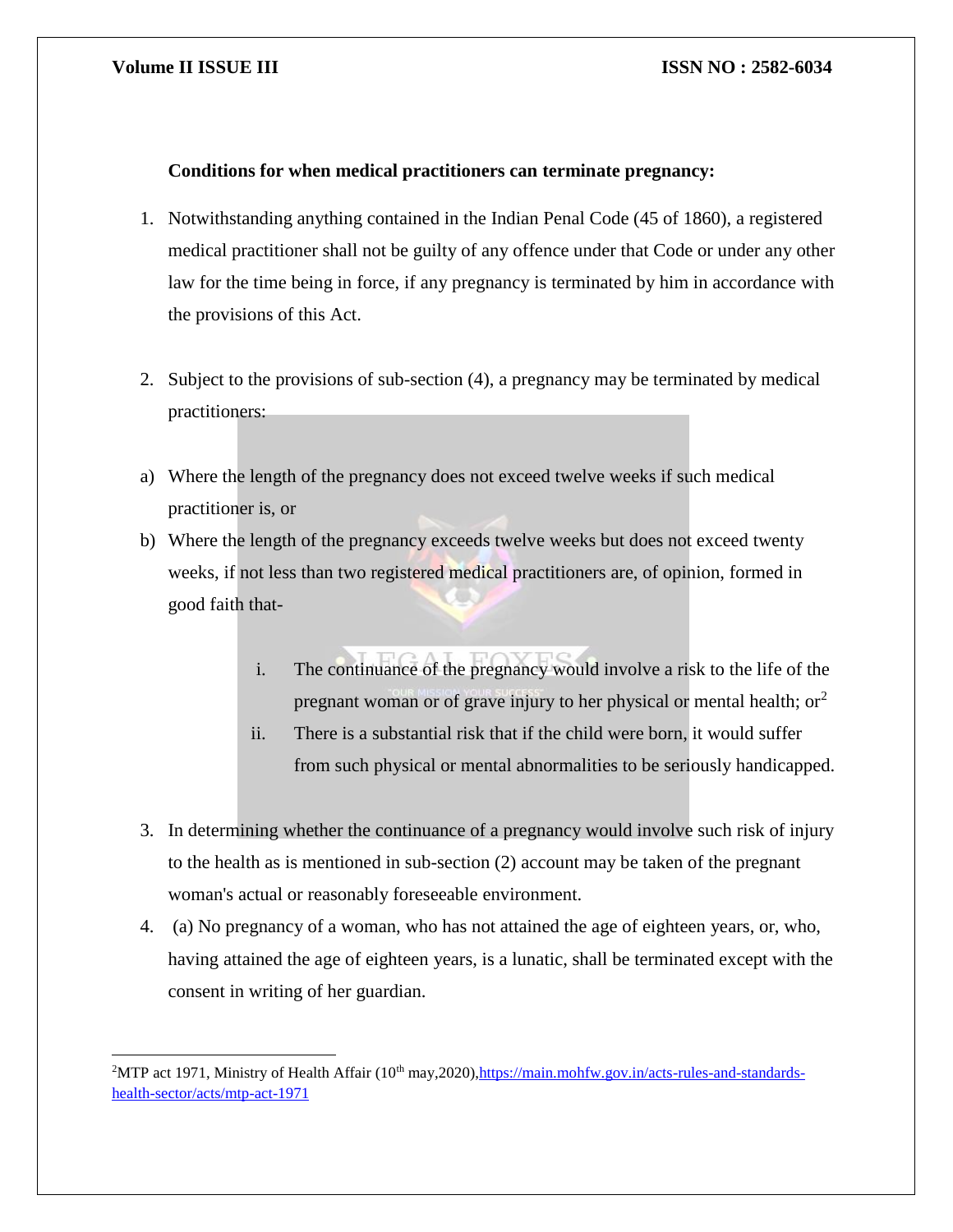l

(b) Save as otherwise provided in clause (a), No pregnancy shall be terminated except with the consent of the pregnant woman.

### **AMENDMENT IN THE MTP ACT**

The Union Cabinet's approval has made an amendment in the bill in January 2020 which has built a small step forward. Now, a lot of people are unaware of this amendment and as a matter of fact this is the first amendment to the act in the past 49 years. In this amendment the gestational period has been increased from 20 weeks to 24 weeks.<sup>3</sup> This means the woman can abort her child within 24 weeks of pregnancy. However, this kind of allowance is applicable to women in "special cases" which may include women that are rape survivors, differently-abled, minors, etc. There is a different and special Medical Board whose composition, duties and other details will be mentioned in the act and this board will be the one who will decide whether the women can abort the child or not on this ground of reason.

There are various countries which have a longer gestational period and it is completely a women's right but in India it is still a conditional right. The MTP Act guarantees full care and opportunity for those women who seek abortion. However, the current amended MTP Act does not provide to be women-centric and does not turn out to be a lot progressive. The full draft of the bill is yet to be circulated among the people. The amendments can be a lot better by allowing the women to take their decision on abortion. It is clearly visible that the government is trying to take certain initiatives for the betterment of the women but unfortunately, they are not being able to execute their steps properly.

The Cabinet approved amendment has a special clause which strictly orders the authority not to disclose the name or address of the women who is opting for abortion to anyone except to a person who is authorized to be known of such information under the law. With the passage of time, we have seen that there are immense barriers against abortion, be it lawfully or religiously. For a vast majority of women who are looking for abortion, this amendment is of no help. It is absolutely useless and unlikely to cause a dent on the maternal morality as a result of unsafe and unsure abortions. Even when compared to the draft MTP Amendment Bill, 2014, developed after

 $3\text{VS}$  Chandrashekhar: Are we truly advancing women rights, The Pioneer (10<sup>th</sup> may, 2020) <https://www.dailypioneer.com/2020/columnists/are-we-truly-advancing-women---s-rights-.html>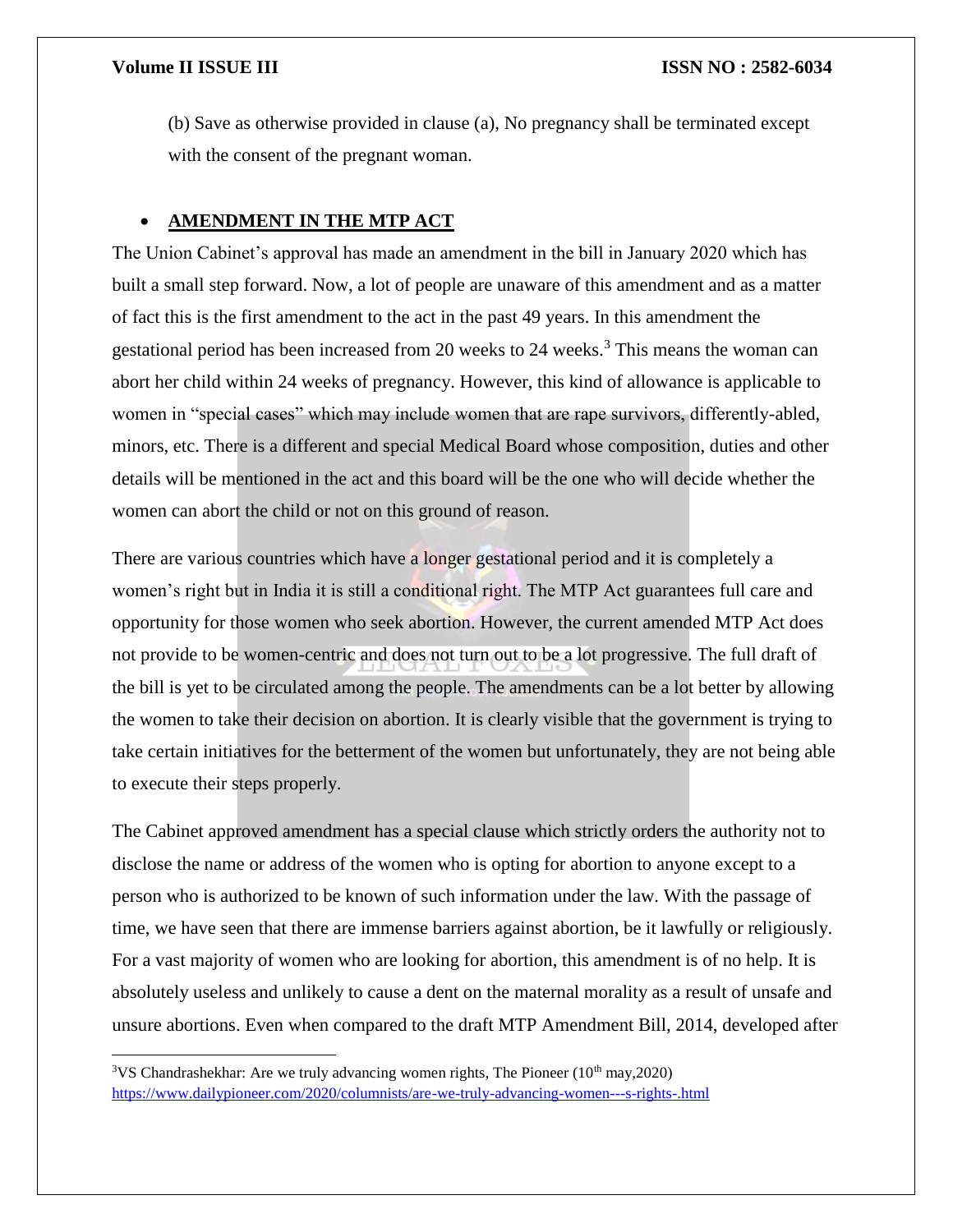wide ranging consultation with a number of experts and stakeholders, the proposed amendments seem inadequate.

#### **EFFECT ON WOMEN -**

When speaking about abortion, we shall not ignore the fact that the mother's health is also the one which will be compromised. For any legislation or a policy to be marked as productive, it is necessary that a huge majority of the target audience accepts and abides by it for whom such policy has been built up. Such policy should be capable of serving its purpose to the people as it promises. However, in this case, the amendments in the MTP Act have failed miserably in serving its purpose. Majority of the women do not benefit from the act and even if a small number of women might have been benefited, the act does not justify their causes.

Many countries, whether developed or not, has a lot more liberal thoughts and rules towards abortion. Our women for a very long time have been suffering from the different notions and gloomy outlook of the society which has always deprived them of their basic amenities and rights. Given the advances in medical technology, it is an opportune time for our country to make the MTP Act fully women-centric through its development and making major changes. Women's health and rights both in general and with regard to abortion particularly, is under immense threat. It is a great juncture for India to step up and take up an initiative in this supreme global agenda and be one of the great influencers.

This would require the Government to review what is proposed and overhaul the amendments, so that a contemporary MTP Act, which serves the needs of women and advances their rights, is tabled in the Parliament. If this opportunity is not grabbed, we will be failing 50 percent of our population. Critics say amendment does not go far enough. Their principal concern is absence of scale in the provider base. The amendment is suitably large allowing for the inclusion of changes as the dialogue frames its parameters. Framing is key in public health. Frames decide what is at stake, who is responsible and where solutions can come from. Gender justice, reproductive health, maternal health and a woman's right to her body are issues that need special attention because what is at stake is not just the welfare of women but also that of entire societies.

It is estimated by the WHO (1994) that within the Indian subcontinent 15-24 unsafe abortions happen per 1000 women aged 15-49 years. It is estimated (WHO, 1994) that in India 70-89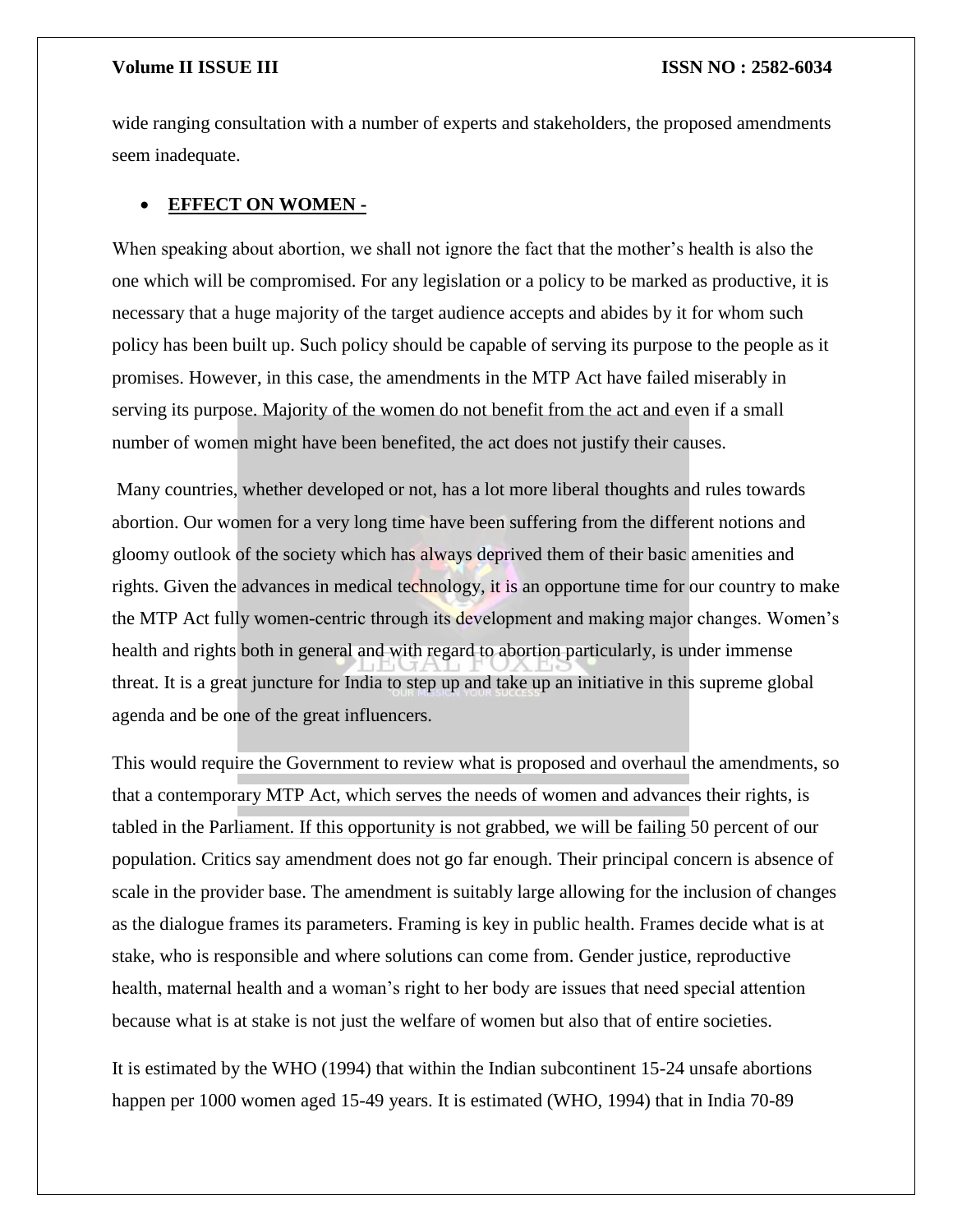women per 100,000 live births die from unsafe abortion, the danger of death is 1 in 250 procedures. A study on illegal abortion in rural areas, conducted by the Indian Council of Medical Research (ICMR) revealed that the extent of illegal abortion (13.5 per 1,000 pregnancies) as compared with legal abortion (6.1 per 1,000 pregnancies) was still quite high and therefore the trend within the past 17 years (1972-1989) couldn't show a bent for illegal abortion to say no (ICMR, 1989).<sup>4</sup>Abortion laws essentially matter to ending a life and there will always be a debate in accordance to the perceptions and thoughts. There is no way that everyone will have an equal mindset. However, it must be more concerned about the main priority i.e., the women and her health. Of course, ending a life is a major decision, but it is fair enough if the life is aborted when the parent or the guardian is incapable of taking care of the life after bringing it to the world. A woman must always have a greater say in this matter as it is her body we are speaking about.

### **SECTION 313 – CAUSING MISCARRIAGE WITHOUT WOMEN'S CONSENT**

Section 313 of IPC reads as "one who commits the crime of causing miscarriage to any woman without that women's consent, whether that woman is bearing a child or vice versa, will be given life imprisonment. Miscarriage of a child is both legal and illegal in the eyes of law. When abortion is caused by the doctor with women's consent to protect a woman's life, it's legal in the eyes of law, because it is done with a good intention to protect a mother's life.<sup>(5)</sup>

Section 312 of Indian Penal Code reads as "Whoever deliberately forces any female to miscarry, shall, in the chance that such miscarriage is not caused in compliance with common decency to protect the women's life, be punished with the detainment of either for a term which may be extended to 3 years, or with fine, or with both; and, in the event that the lady is bearing the child, will be punished with the detainment of either for a term which may be extended to 7 years and shall be liable to fine." Actually, this Section explains that when a woman or someone else causes miscarriage to women either to save her life with a good intention. <sup>(6)</sup>

 $\overline{a}$ <sup>4</sup>MTP act 1971, Ministry of Health Affair (10<sup>th</sup> may, 2020), http://www.legalservicesindia.com/articles/pregact.htm

<sup>5</sup> Indian Penal Code, Section 313

 $6$  Law of Crimes book by Ratanlal and Dhirajlal (23<sup>rd</sup> edition, page number 1234 to 1237).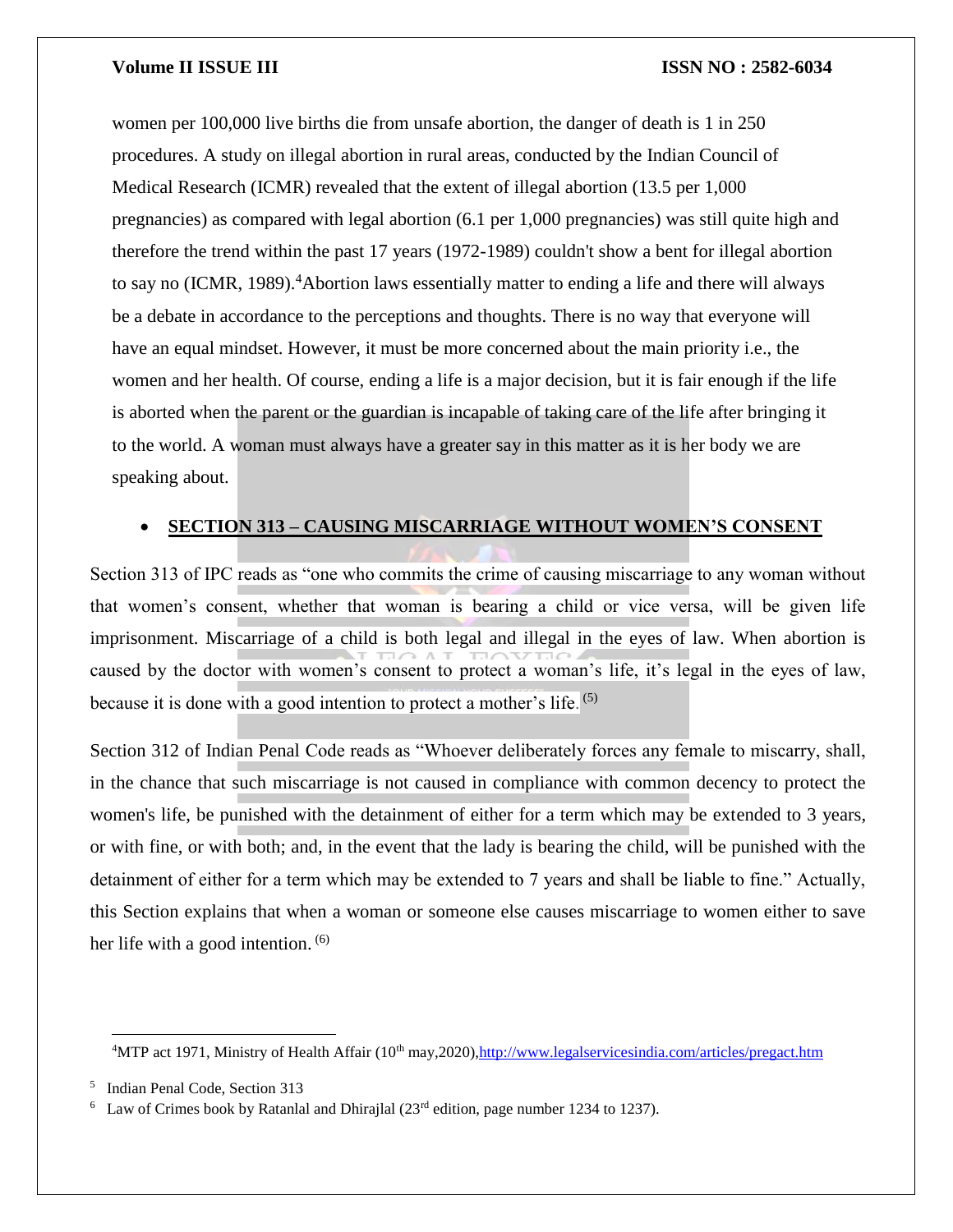$\overline{\phantom{a}}$ 

#### **Volume II ISSUE III ISSN NO : 2582-6034**

In the case of Niketa Mehta Vs State of Mumbai, Niketa approached the Mumbai court to terminate the pregnancy in the 23rd week, but under MPT Act, it was legal to terminate the pregnancy till 20th week and later it is illegal to do so. As the doctor came to know about the complications in foetus during the 23rd week and so she wanted to go for abortion. She wanted to terminate the pregnancy because there was a possibility of a child with serious debility or miscarriage of pregnancy.  $(7)$ As she didn't want a child with severe disabilities and to witness these disabilities, she approached the Mumbai court for relief. Mumbai court rejected her plea and she didn't have a favourable judgment. After this judgment, the government was forced to reconsider the laws on abortion in India. <sup>(8)</sup>Other cases related to abortion in India are Mrs. X vs. Union of India, Taxpays Umesha Pisal vs. Union of India, Meera Santosh Pal vs. Union of India*. (9)* In all these cases different sections of the MPT Act, 1971 were challenged.

### **CONCLUSION & SUGGESTION**

An overall look at this paper can give you a zest of how the pillars of the MTP Act were supposed to support the livelihood of this delicate issue. However, it hasn't even been able to achieve 50% of what was promised by the authority and the system. We are not only speaking about voluntary termination but also the involuntary ones. A major percentage shows that women had to terminate their pregnancy out of pressure from family or from the gender-based issues. Living in this modernized society, we hardly can claim that it is developing. We lack the basic essence of humanity a lot of times. The questions that initiated this paper still have some unanswered sections as the MTP Act does not satisfy the current need of the situation. However, to some extent it can be said that such an act is a good and a positive step towards the issues of termination of pregnancy.

<sup>7</sup> Kilpady N. CNN/IBN. Abortion debate: Bombay HC verdict today. IBNlive.com. 2008 Aug [cited 2008 Sep 30]. [\(https://www.news18.com/videos/india/abortion-new-294105.html\)](https://www.news18.com/videos/india/abortion-new-294105.html).

<sup>&</sup>lt;sup>8</sup>Neha Madhiwalla, Indian Journal on Medical Ethics-The Niketa Mehta case: does the right to abortion threaten disability rights? Volume 5 , No 4 (2008) [\(https://doi.org/10.20529/IJME.2008.055\)](https://doi.org/10.20529/IJME.2008.055).

<sup>9</sup>Abortion jurisprudence in the Supreme Court of India: Is it the woman's choice at all, Centre for Law and Policy research (FEBRUARY 8, 2019)[\(https://clpr.org.in/blog/abortion-jurisprudence-in-the-supreme-court-of-india-is-it](https://clpr.org.in/blog/abortion-jurisprudence-in-the-supreme-court-of-india-is-it-the-womans-choice-at-all/)[the-womans-choice-at-all/\)](https://clpr.org.in/blog/abortion-jurisprudence-in-the-supreme-court-of-india-is-it-the-womans-choice-at-all/).